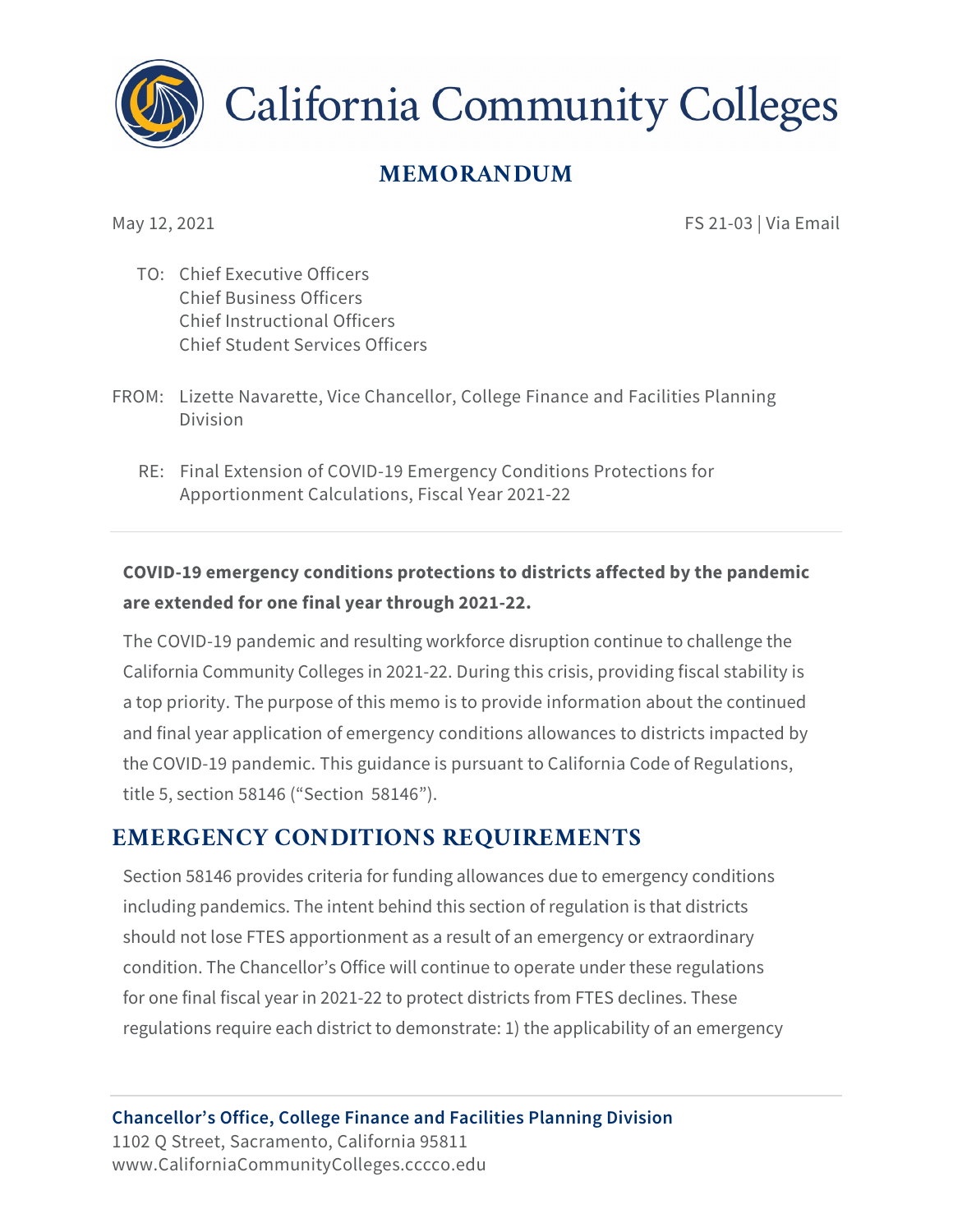condition, and 2) good faith efforts to avoid a material decrease in the general purpose apportionments of a district calculated pursuant to Education Code section 84750.4 or 84750.5. This includes a good faith effort to restore enrollments and reengage displaced students. These requirements can be met by submitting a *COVID-19 Emergency Conditions Allowance Form* and copy of the district board's emergency declaration resolution t[o fiscalstandards@cccco.edu.](mailto:fiscalstandards@cccco.edu) Submission of this form will authorize the Chancellor's Office to apply the emergency conditions allowance pursuant to Section 58146.

### **For districts that submitted an application and board resolution to the Chancellor's Office in 2019-20 or 2020-21 and wish to continue to receive the emergency conditions allowance, no additional action is necessary.**

Districts that did not apply for the COVID-19 emergency conditions allowance in 2019-20 or 2020-21 may apply for the allowance in 2021-22. Alternatively, should a district which has previously elected to participate choose to use actual reported FTES for 2021-22, an updated form must be submitted to rescind the application of the emergency conditions allowance. Regardless of a district's election, **actual FTES must be reported on the CCFS-320**. The table below displays the due dates to modify the election to participate in the COVID-19 Emergency Conditions Allowance in 2021-22.

| To Modify Election Beginning with           | <b>Submit Form by</b> |
|---------------------------------------------|-----------------------|
| 2021-22 First Principal Apportionment (P1)  | January 15, 2022      |
| 2021-22 Second Principal Apportionment (P2) | April 20, 2022        |
| 2021-22 Apportionment Recalculation (R1)    | November 1, 2022      |

#### **Table: Due Dates to Modify Election to Participate in COVID-19 Emergency Conditions Allowance Protections**